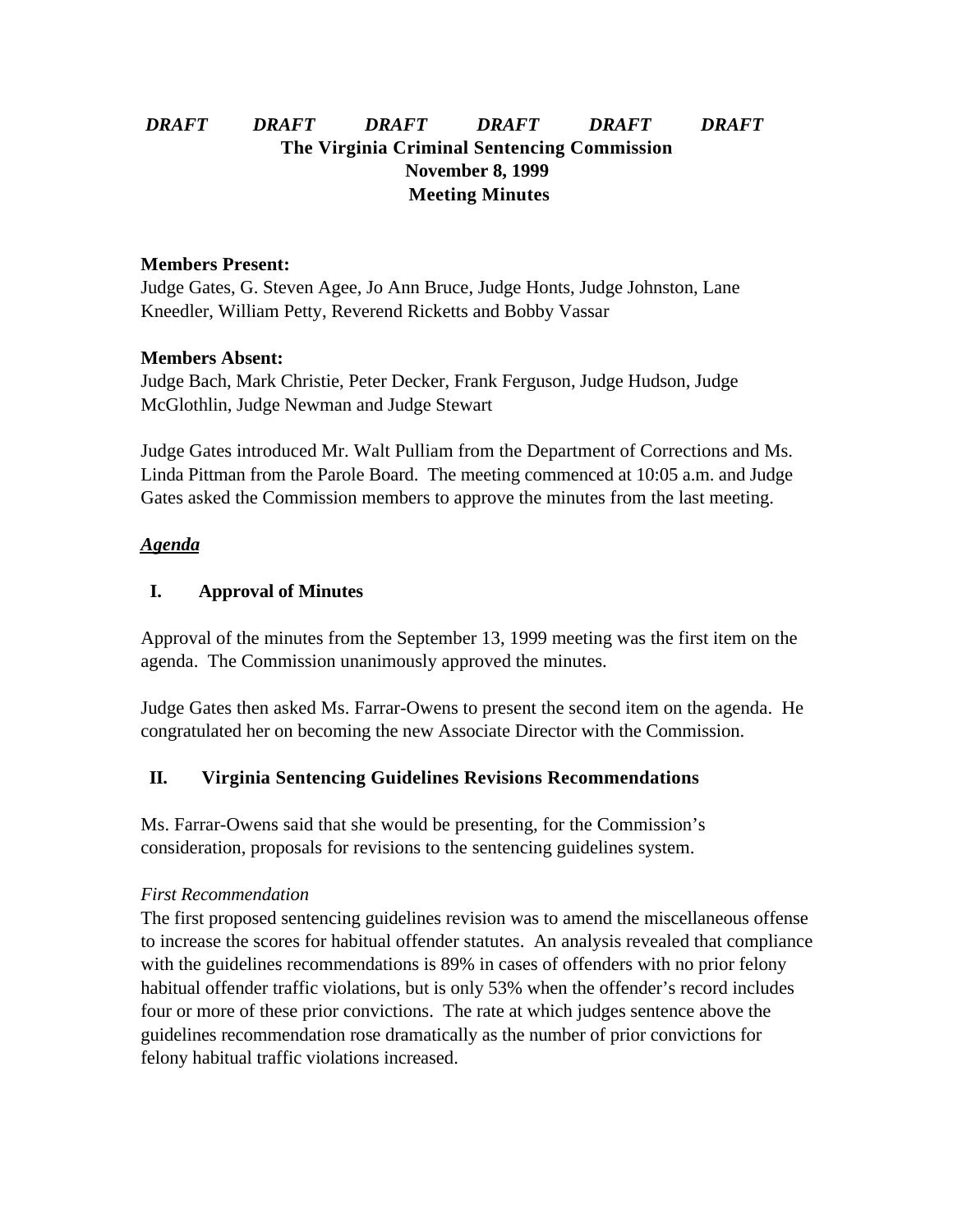To address this problem, the staff recommended that the Commission increase the score for prior felony convictions/adjudications when the primary offense is a habitual traffic violator. She noted that scoring of this factor in other types of cases would remain unchanged. Mr. Kneedler asked why this particular offense merited more time than the other miscellaneous offenses. Ms. Farrar-Owens explained that the compliance is so low in this category that she felt that it did merit some increase in points. Mr. Vassar asked if there might be other alternatives than simply voting to adjust the guidelines upon evidence that compliance rates are much lower than average. Judge Gates responded that our guidelines are based on historical data. He said that if current data shows that judges are sentencing outside the guidelines at a very high rate on a particular crime then the Commission should attempt to adjust the guidelines to reflect the more recent sentencing patterns.

Mr. Petty commented that this historical methodological approach to adjusting the guidelines should not be the only method used to revise the guidelines. Mr. Petty said that the Commission should break away from the pure reliance on historical data on this crime and be more proactive in terms of sentencing guidelines adjustments. He noted that last year the General Assembly repealed the Code sections covering the adjudication of habitual offenders. However there are still a large number of habitual offenders out there. He observed that the habitual offender laws target people other than the drunk driver. They also target people who don't pay their fines and those who drive after their license is revoked. Judge Johnston said that most of his habitual offender cases deal with the drunk driver who drives on a suspended license and not the person who has failed to pay a fine. Mr. Petty stressed that the increased sanctions being proposed for habitual traffic offenders should target repeat drunk drivers. With such an approach, Mr. Petty explained, the guidelines would address the offense behavior of greatest concern instead of focusing on a legal designation (habitual offender) that is no longer defined in the Code. Judge Johnston felt that Mr. Petty's suggestion was a good one and he supported that recommendation. Mr. Petty added that he felt that the guidelines should be expanded to cover the third and fourth DUI offense.

Judge Gates remarked that this might be an appropriate occasion to rely less on historical data and more on normative input in deciding to adjust the guidelines. A motion to adopt this proposal was made and seconded and Judge Gates asked the Commission for discussion. Mr. Petty asked if there was any possibility of enhancing the prior record scores for just those habitual traffic violators whose offense was associated with a DUI. Ms. Farrar-Owens responded that the guidelines range is rather broad so the judge could adjust his sentence based on this type of information.

Mr. Kneedler agreed with Mr. Petty's recommendation. He proposed a substitute motion that asked the staff to separate out the DUI-related habitual traffic offenses and recommend enhanced penalties for those repeat drunk-driving offenders. He summed up his motion by asking the staff to establish guidelines for the new DUI offenses and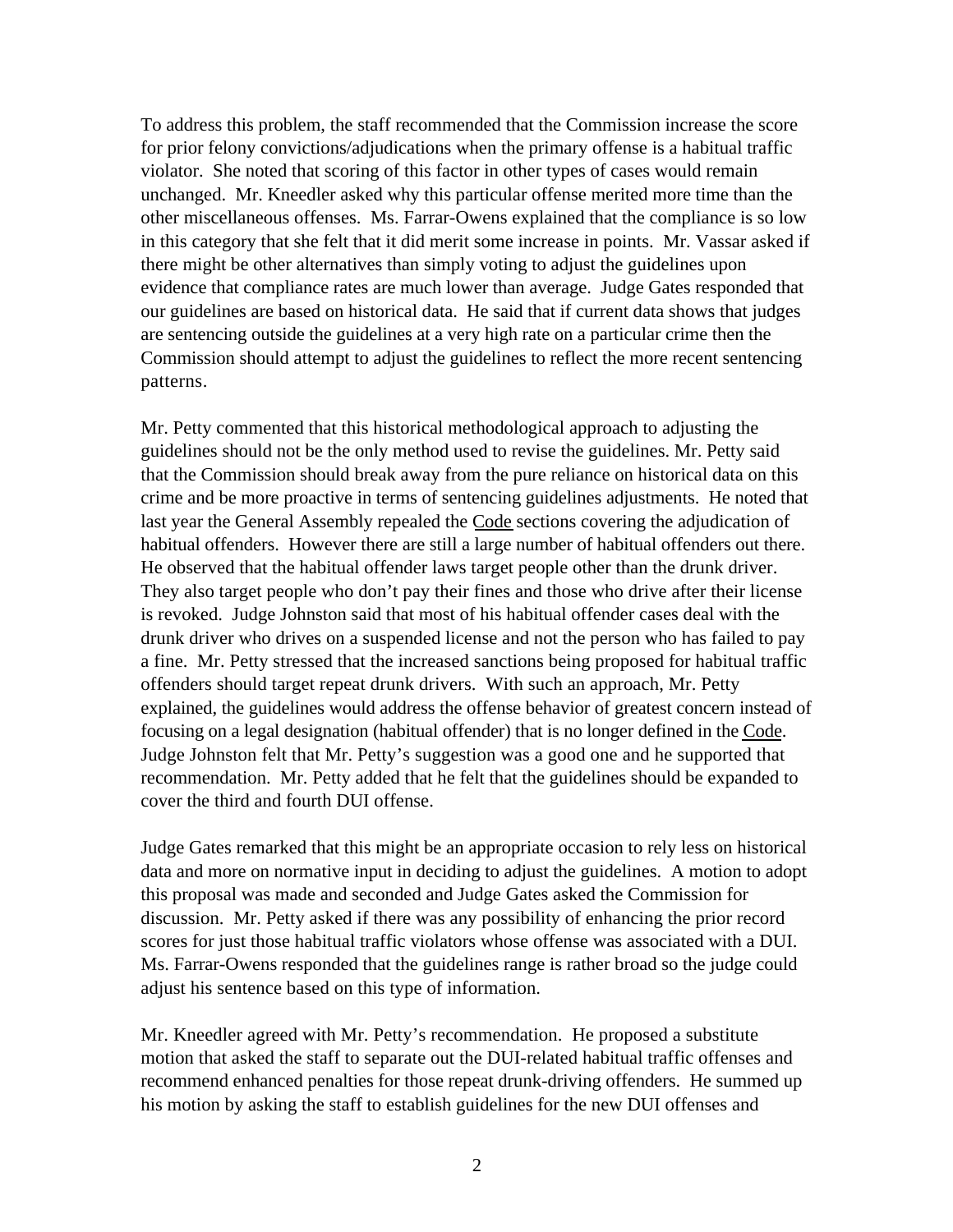enhanced penalties for habitual offender violators that include an alcohol-related offense. Judge Gates asked for and received a second to the substitute motion. Upon discussion of the substitute motion, Dr. Kern remarked that the Commission's data bases would not support an empirical analysis to devise guidelines per the specifics of the substitute motion. He suspected that the staff could approximate guidelines adjustments based on this direction but did not know how reliable it would be. Judge Gates asked the Commission to vote on the substitute motion. The Commission voted 5-2 in favor of the recommendation with two abstentions. Given the short amount of time until the Commission's Annual Report was due, Dr. Kern asked what procedures the members would like to use to review the staff's analysis and recommended guidelines adjustments for the motion just approved. Judge Gates asked the Commission if they would agree to the Executive Committee making the final approval of the new recommendation. A motion to adopt this proposal was made and seconded. Judge Gates asked the Commission for a vote. The Commission voted 9-0 in favor of the recommendation.

Dr. Kern said his understanding was that the staff would propose guidelines for the felony DWI to mirror what was proposed for the habitual traffic offender. Mr. Kneedler made a motion to affirm that understanding. The motion was seconded. Judge Gates asked the Commission for a vote. The Commission voted 9-0 in favor.

#### *Second Recommendation*

Ms. Farrar-Owens continued her presentation by presenting the second proposal for amending the miscellaneous offense sentencing guidelines. Ms. Farrar-Owens said that currently only two of the three acts delineated in §46.2-357 relating to habitual traffic offenders are covered by the guidelines. During the 1997 session, the General Assembly revised the habitual traffic offender statute to add a third type of felony habitual traffic violation. Prior to the change, the Code section delineated two acts that constitute felony violation of the habitual traffic offender law: driving with a revoked license after being declared a habitual traffic in a manner that endangers the safety of others, and driving with a revoked license after being declared a habitual offender without endangerment to others (second or subsequent offense). All three acts are punishable as a Class 6 felony and carry a 12-month mandatory minimum penalty. The staff recommended adding the newest habitual traffic offense behavior to the guidelines and proposed setting the scores for the Primary Offense factor on Section C of the miscellaneous guidelines to be equivalent to the scores for those habitual traffic violations already covered by the guidelines.

A motion to adopt this proposal was made and seconded. Judge Gates asked the Commission for a vote. The Commission voted 9-0 in favor of the recommendation.

#### *Third Recommendation*

Ms. Farrar-Owens said the next recommendation was to amend the miscellaneous sentencing guidelines to add violations of §§18.2-36.1(F2,3), 18.2-51.4(D2,3) and 46.2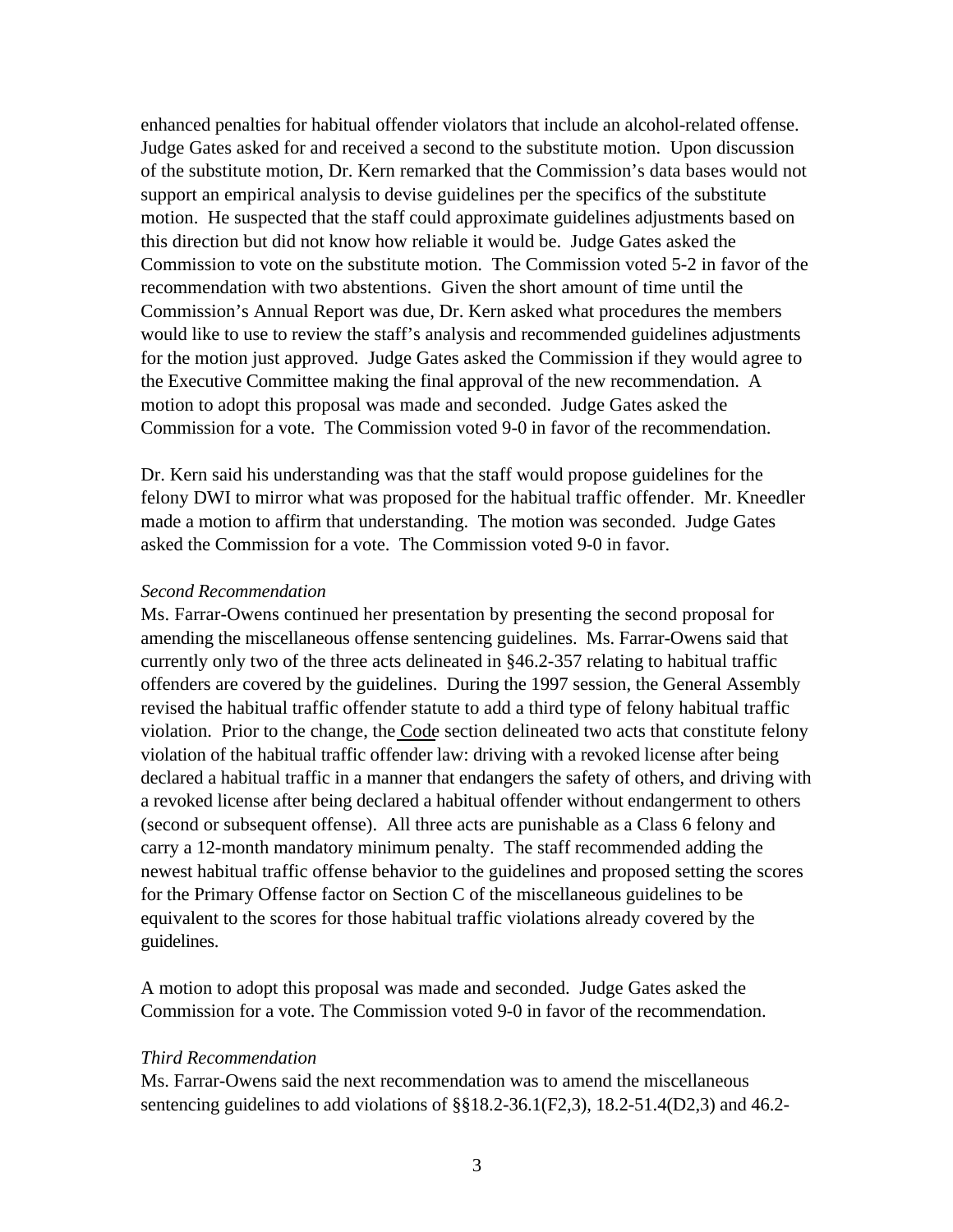391 (D2,3). Last year, the General Assembly adopted legislation that changed how Virginia will sentence Driving While Intoxicated (DWI) offenders who operate a vehicle after the revocation of their driver's license. The legislature made it unlawful to operate a motor vehicle during a period when an offender's driver's license has been revoked due to a conviction for vehicular manslaughter, a conviction for maiming while drunk driving, or a second conviction for DWI. She said the three new Code sections carry an identical penalty structure and the penalty structure mirrors the existing penalty structure for felony habitual traffic violations under §46.2-357. The staff recommended adding the new offenses to the guidelines and proposed setting the scores for the Primary Offense factor on Section C of the miscellaneous offense guidelines to be equivalent to the scores for those habitual traffic violations already covered by the guidelines.

A motion to adopt this proposal was made and seconded. Judge Gates asked the Commission for a vote. The Commission voted 9-0 in favor of the recommendation.

### *Fourth Recommendation*

Ms. Farrar-Owens said the next recommendation for guidelines revision was brought to the Commission's attention by a judge. This judge pointed out that an offender convicted of grand larceny (not from person) who has a prior misdemeanor conviction for which he received a prison or jail sentence is not recommended for a term of incarceration under the current larceny guidelines. Ms. Farrar-Owens presented data that revealed that the rate at which judges give offenders convicted of grand larceny (not from a person) a probation sanction without an accompanying term of incarceration declined as the number of prior misdemeanor convictions increased. The majority of offenders with four or more prior misdemeanor convictions received incarceration ranging from one day to six months. For 37% of grand larceny offenders who have one or two prior misdemeanor convictions/adjudications, the guidelines recommend incarceration up to six months, but more than 43% of these felons received such a sanction. The guidelines have received some criticism for not recommending incarceration time for an offender with this particular profile.

To address this particular concern, the staff proposed increasing the scores for prior misdemeanor convictions/adjudications on Section B of the larceny guidelines. This would increase the likelihood that a larceny offender with such prior convictions would be recommended for a term of incarceration under the guidelines.

A motion to adopt this proposal was made and seconded. Judge Gates asked the Commission for a vote. The Commission voted 9-0 in favor of the recommendation.

### *Fifth Recommendation*

Ms. Farrar-Owens noted that currently the guidelines recommendations for felony homicide under §18.2-33 of the Code of Virginia are significantly less than the guidelines recommendations for second-degree murder. Prior to July 1, 1999, felony homicide was a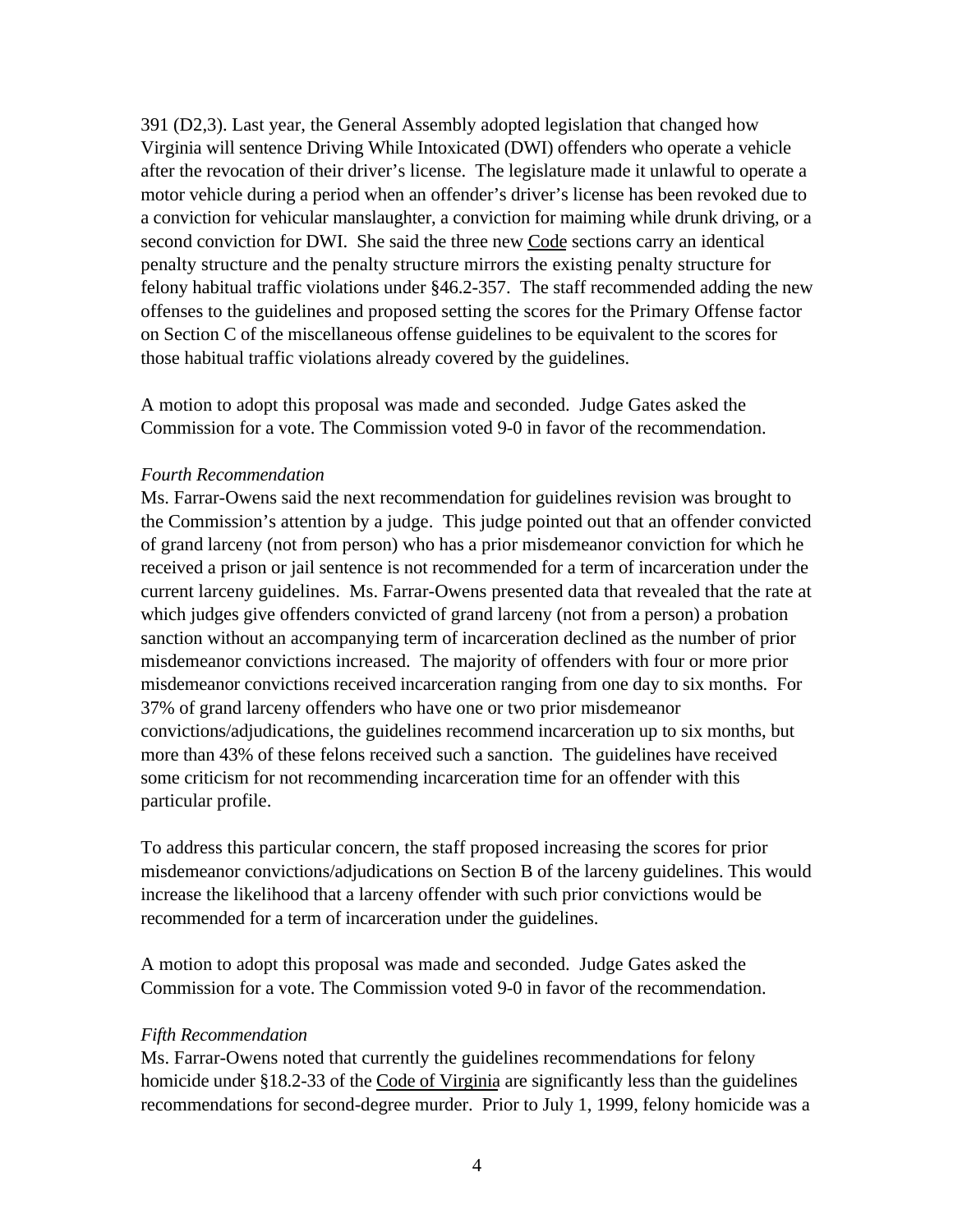Class 3 felony, carrying a penalty range of five to twenty years. The General Assembly has increased the maximum penalty for felony homicide to forty years. The maximum penalty for second-degree murder had been raised from 20 to 40 years in 1993. The Code defines felony homicide as "the killing of one accidentally, contrary to the intentions of the parties, while in prosecution of some felonious act other than those specified. Despite the fact that each of these crimes now has the same statutory maximum, Ms. Farrar-Owens pointed out that the guidelines recommendations for felony homicide are far less than the recommendations for second-degree murder. The staff did not make a specific recommendation for the Commission on this issue other than to note that questions have been raised in the field about the differences in scores for these two crimes. Ms. Farrar-Owens asked the Commission if they wanted to increase the score for felony homicide to mirror second-degree murder or leave the felony homicide recommendation the same as it currently is.

Mr. Kneedler suggested that the Commission leave felony homicide as it stands now in the guidelines. Dr. Kern mentioned that he had received a call from a member of the General Assembly who was concerned about why the guidelines recommendation for felony homicide was so different than that for second-degree murder. He explained to the General Assembly member that the guidelines recommendation for felony homicide was based on historical practice and not statutory maximums. Felony homicide was an offense not targeted for a midpoint enhancement in the parole abolition legislation while second-degree murder received such an enhancement. Mr. Petty said he thought that felony murder was the unintentional killing of someone during the commission of a felony, which is also, he noted, deemed to be second-degree murder. Mr. Petty suggested removing felony homicide from the Murder/Homicide worksheet as a separate heading and instruct users to score felony homicide as second-degree murder.

A motion to adopt this proposal was made and seconded. Judge Gates asked the Commission for a vote. The Commission voted 9-0 in favor of the recommendation.

Ms. Farrar-Owens then commented that Dr. Kern would like to discuss another issue before moving to the next agenda item. Dr. Kern asked the Commission members to locate a handout in their folders that was on Parole Board letterhead. He remarked that this was a letter from Mr. James Jenkins, chairman of the Parole Board. Mr. Jenkins has requested a response from the Commission regarding a position on some proposed legislation. The legislation proposed by the Parole Board would amend the post-release supervision statute to require that all offenders who are sentenced under no parole after July 1, 2000, be placed on mandatory post-release supervision. Currently, post-release supervision is a discretionary act on the part of the judge. Almost all judges suspend some of the incarceration sentence and place the offender on probation when released from prison. This proposal would amend the statute to place the control and supervision of offenders released on post-release supervision under the Parole Board, which would establish conditions of release and have the power to revoke and order incarceration for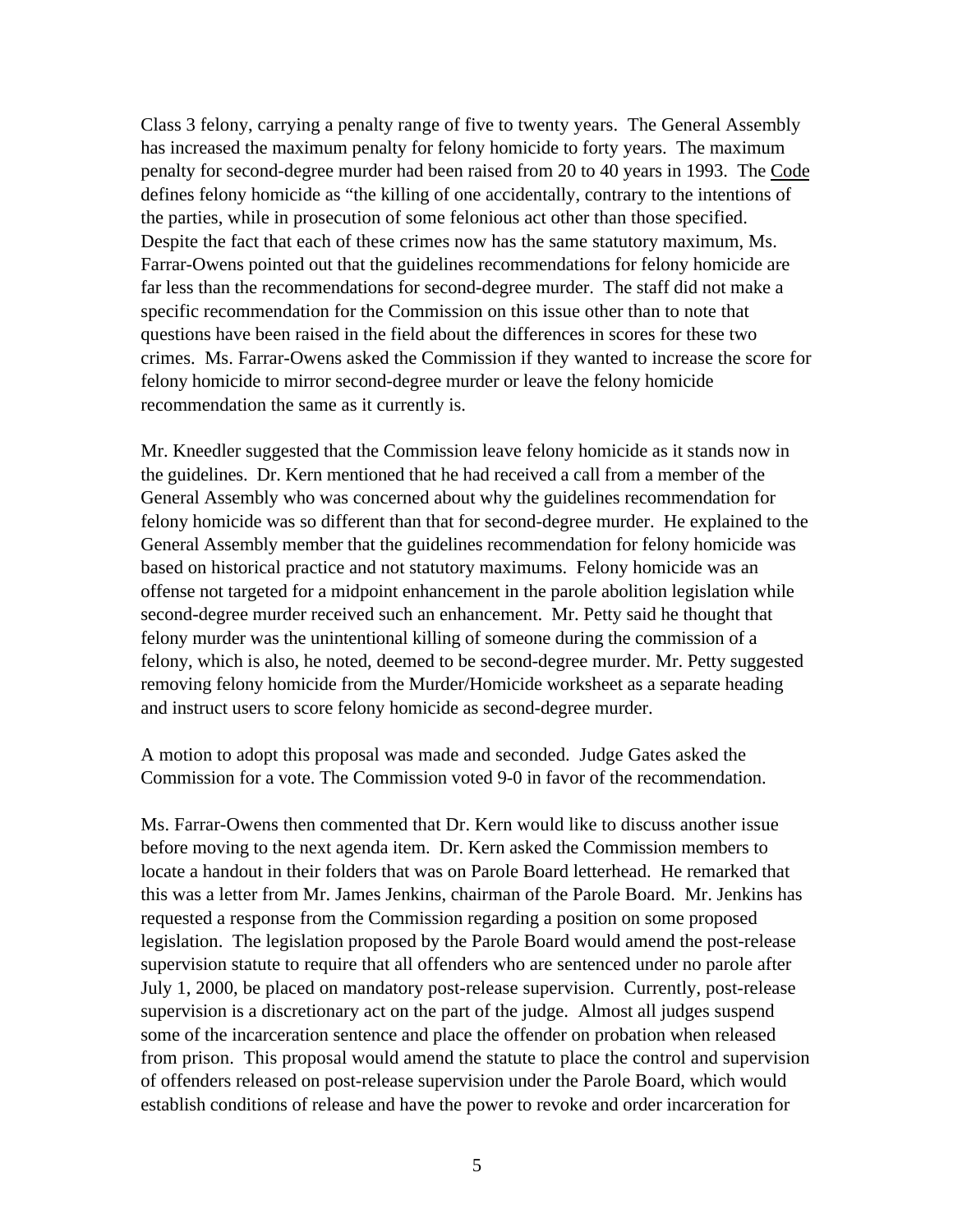any offenders violating conditions of post-release supervision. The day-to-day supervision and monitoring of the offenders would be the responsible of probation and parole officers. An analysis faxed with the letter stated that the Department of Corrections said that 25% of offenders released from prison are not having any type of post-release supervision conditions placed on them. The analysis also stated that these cases represent a full range of crimes and sentencing. The letter from the Parole Board stated that this analysis led them to conclude that there were a significant number of felons being released with no supervision and that this represented a serious threat to public safety.

A projected fiscal impact was included with the Parole Board letter. This impact analysis concluded that this proposal would result in no immediate need for funds. The analysis stated that, due to workload increases in the future, the Parole Board would need one to three additional staff members.

In summary, this proposal by the Parole Board would require a judge to impose a postrelease supervision term of six months to three years. According to the proposal, the Parole Board instead of the judge would supervise the offender. Dr. Kern remarked that because the letter and proposal had just been faxed to the Commission, he had not had any time to evaluate the data analysis prepared by Department of Corrections. However, Dr. Kern commented that he suspected that the percentage of felons being released from prison without any post-release scrutiny was much lower than the 25% figure quoted in the Parole Board proposal. Dr. Kern said that almost all felons have suspended time hanging over their head with the exception of habitual traffic offenders. Dr. Kern noted that this proposal may result in great duplication of supervision services for the Department of Corrections and have a dramatic impact on their already limited community corrections resources. In addition, he felt that there would likely be a significant impact on the prison population due to the duplicative revocation proceedings. Because of these serious resource implications, he suggested that the Commission staff analyze this data more thoroughly before reacting to this proposal. In addition to the resource concern, Dr. Kern observed there was the policy implication of reinstating a Parole Board function into the future after the abolition of parole release.

Mr. Kneedler said that when the General Assembly was considering the abolition of parole some people were concerned that truth-in-sentencing made sense but that the part that would be not be addressed was post-release supervision. However, at that time, data was presented to document that almost all felons would leave prison under some suspended sentences with judicial scrutiny. Mr. Kneedler agreed with Dr. Kern that the staff should explore this issue further with more detailed data analysis. Mr. Agee remarked that the conclusion reached by the parole board that this situation represented a threat to public safety should be backed up with some more detailed analysis. He questioned if this statement on the part of the parole board was philosophical or based on facts. Judge Johnston shared Dr. Kern's concerns about the reliability of the estimate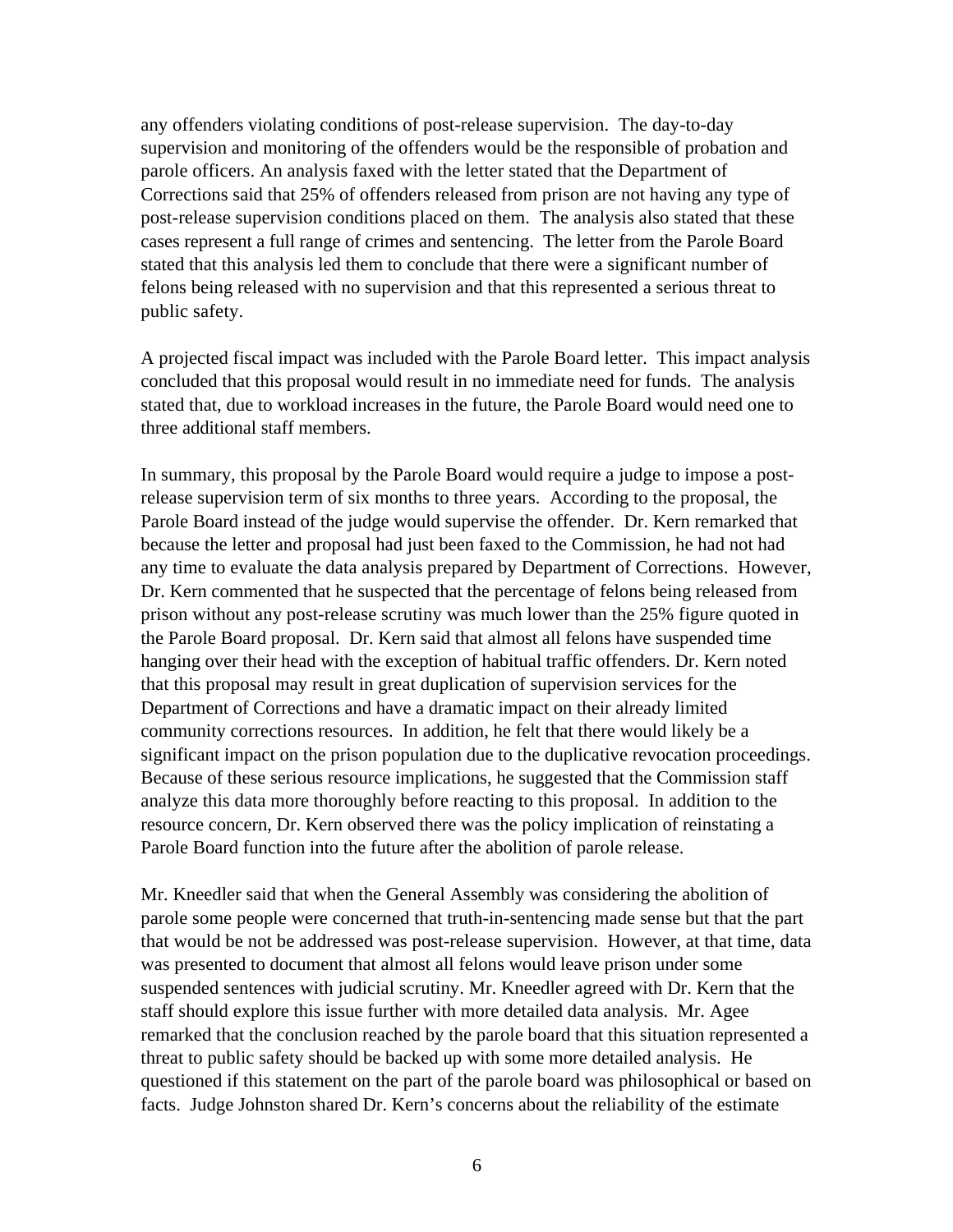that 25% of felons were being released from prison without any supervision. He commented that in his experience this percentage was much too high.

Mr. Agee suggested that the staff look at the federal system. Mr. Petty said that while he did not have a problem with a mandatory post-release supervision period, he did have a problem with transferring that supervision from the court to the Parole Board. He remarked that in past years when the Parole Board was supervising offenders there was a tremendous backlog dealing with technical violations and some were precursors to new law violations. Mr. Petty felt that the courts, being in the community, would be in a much better position to deal with these offenders than the Parole Board situated in Richmond. Mr. Agee observed that if it were indeed true that 25% of the released offenders were unsupervised, then it would take more than three people to solve this problem. Judge Gates asked if the Commission wanted to take a formal position on this legislation. Mr. Kneedler recommended that the Commission refer the matter to the staff for a more complete analysis and, if the analysis did not converge with that presented by the Parole Board, to advise the Parole Board that the Commission could not find any empirical support for the need for the proposed legislation.  $\Omega$ 

A motion to adopt this proposal was made and seconded. Judge Gates asked the Commission for a vote. The Commission voted 9-0 in favor of the recommendation.

At this juncture in the meeting, Mr. Petty reminded the Commission that last year he recommended that the staff expand its study on embezzlement cases to include an analysis of the effect of dollar amount stolen in all larceny cases. At that time, the Commission staff did not have enough resources to do a complete study on both embezzlement cases and all other felony larceny cases. Now that the embezzlement study was completed and adjustments have been made to the guidelines to reflect the study results, Mr. Petty made a motion that the staff conduct a study on grand larceny cases to focus on amounts stolen in order to determine if appropriate enhancements to the guidelines should be made. He added that the failure of the guidelines to consider the value of property stolen is one of the biggest complaints he hears about the current version of the guidelines.

A motion to adopt this proposal was made and seconded. Judge Gates asked the Commission for a vote. The Commission voted 9-0 in favor of the recommendation.

Judge Gates thanked Ms. Farrar-Owens and Dr. Kern for their presentations and then asked Ms. Farrar-Owens to discuss the next item on the agenda, Sex Offender Risk Assessment Project – Initial Findings.

## **1III. Sex Offender Risk Assessment Study – Initial Findings**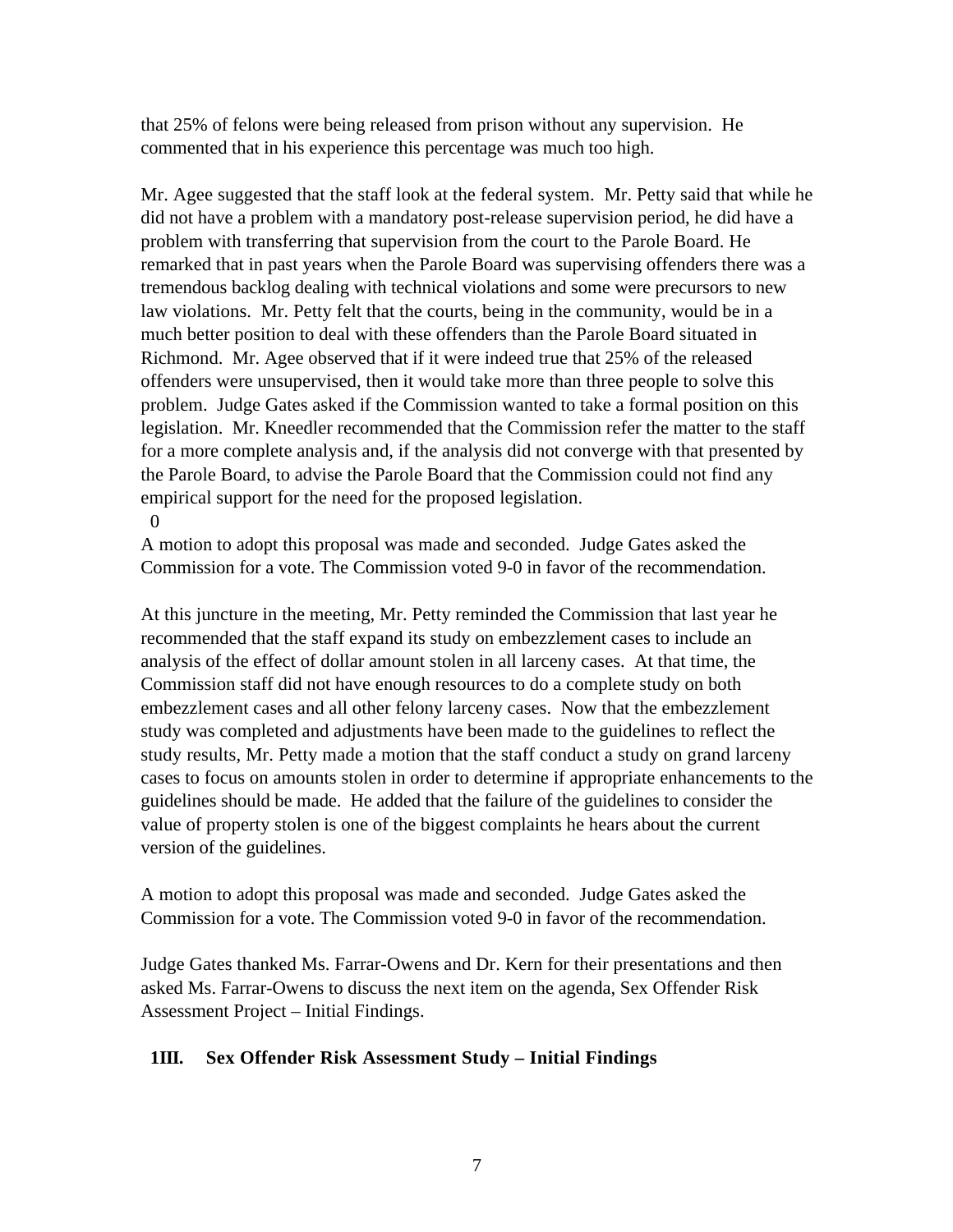Ms. Farrar-Owens said that she would present data on the findings of the initial analysis. She asked that the Commission consider these findings preliminary because staff is still expecting to receive rap sheets from the FBI. These rap sheets, she noted, are the best way to collect historical information on crimes committed outside the state of Virginia. The staff examined a variety of offender and offense characteristics in order to gain a better understanding of the circumstances surrounding sex offenses committed in Virginia and the individuals convicted of these crimes. Of the 581 study cases, the most common instant offense was aggravated sexual battery. Sex offenders in the study received a broad array of punishments for the instant offenses they committed and the punishments varied by the type of crime. Nearly all forcible rape and forcible sodomy offenders were sentenced to incarceration of one year or more.

The staff obtained hard copies of the PSI reports for the study cases and extracted rich offense detail from each report's narrative section. The data revealed that nearly twothirds of the victims experienced some kind of penetration during the assault. When penetration was reported, it was mostly vaginal penetration although more than onequarter of the penetrations were committed orally. Multiple types of penetration were recorded in some cases. The majority of the victims of the sexual assaults were minors.

The data also revealed that offenders in the study sample were most likely to use a position of authority as the mode of committing the sex offense. Offenders in a position of authority assaulted 42% of the victims in the study. Mr. Kneedler felt that the annual report should include definitions and hypothetical situations to explain the mode of offense. Data was also recorded that includes the location of each sex offense. Overall, more than two-thirds of the victims were assaulted in a residence. Nearly a third of the victims were assaulted in a residence that they shared with the offender.

The data collection also revealed that only 15% of the victims did not know the offender at the time of the assault. In over 80% of the cases, the offender was known to the victim at the time of the offense. In over one-third of the cases, the offender was a member of the family, such as a step-parent.

Ms. Farrar-Owens presented a series of charts on the rates of recidivism. Those offenders whose instant offense was aggravated sexual battery were the most likely to reoffend within a five-year follow-up. The data also indicated that younger offenders were more likely to recidivate than older offenders. She said that almost 40% of the sex offenders convicted between the ages of 20 and 27 were re-arrested for a new person or sex crime. Reverend Ricketts asked if this data includes out-of-state convictions. Ms. Farrar-Owens said this data did not at this time. Accordingly, she remarked that the recidivism rates were likely to increase with the addition of FBI data.

She then discussed some initial models for preliminary analysis. To analyze the recidivism data, the staff will use three sophisticated statistical methods. Different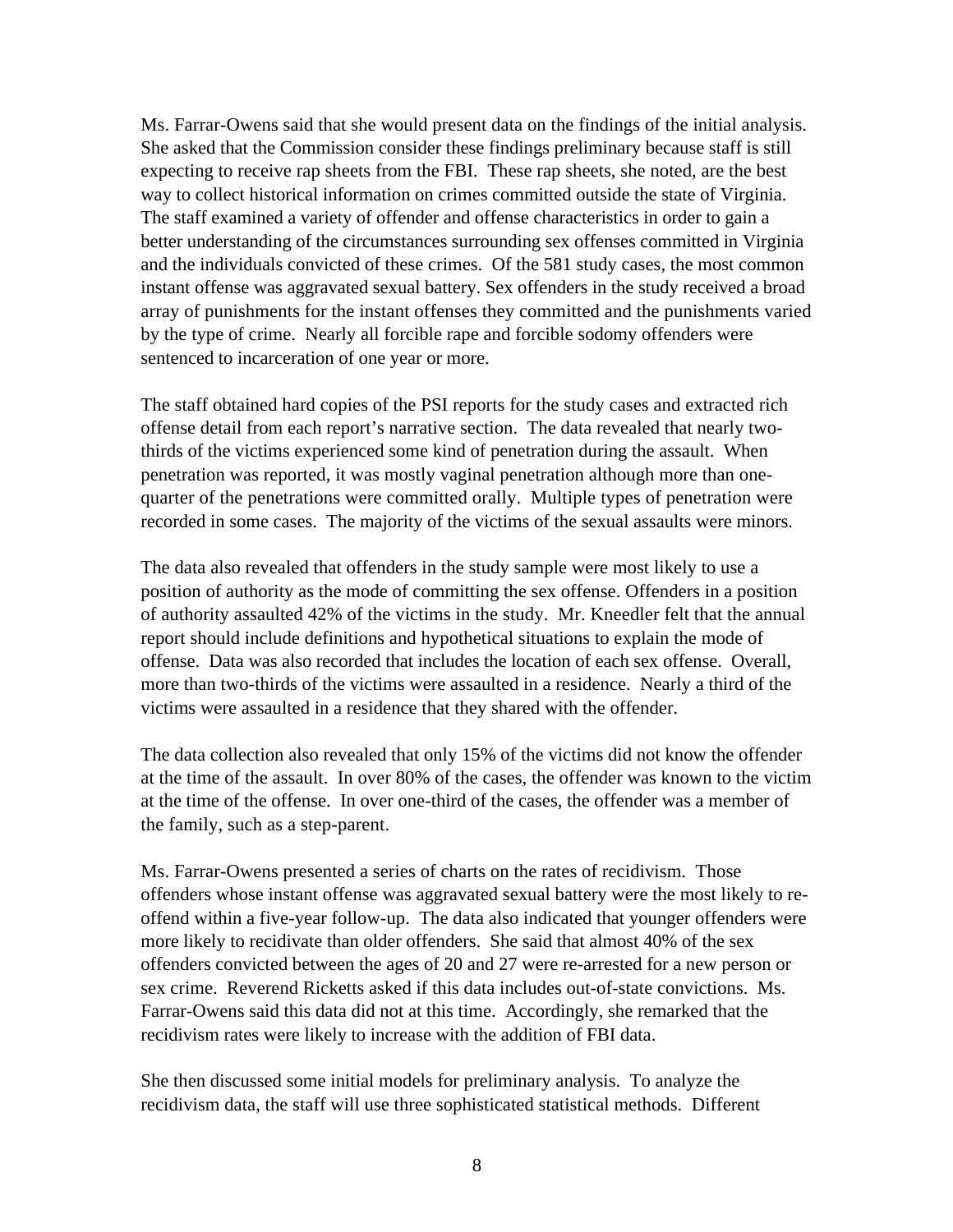analysts perform the two methods independently. The preliminary models generated by each method can be compared. She spoke on the preliminary results on each model.

Mr. Kneedler asked if the victim injury categories could be broken down to threat of violence and physical violence instead of being grouped together. Ms. Farrar-Owens felt that the categories could be divided up.

Dr. Kern discussed the fact that the Legislative Joint Study Resolution has given the Commission the green light to develop and implement a risk assessment instrument for sex offenders. The study is not yet completed but the preliminary results just discussed would be included in the Commission's annual report. The analysis is not far enough along yet though to propose a risk assessment instrument for sex offenders. The staff will not be ready to present a risk assessment instrument until April, 2000.

Judge Gates thanked Ms. Farrar-Owens for her presentation and then asked Mr. Walt Pulliam from the Department of Corrections to discuss the next item on the agenda, Drug Screening, Assessment and Treatment Program for Felons.

## **6IV. Drug Screening, Assessment and Treatment Program for Felons**

Mr. Pulliam began by saying that he wanted to update the Commission on sex offender supervision. He said that the department is pilot testing sex offender supervision in nine district offices. A specialized officer has been hired to deal with these offenders. The officer is trained in polygraph procedures, clinical assessment and treatment.

Mr. Pulliam reported that several community corrections facilities have been added since the Commission's last meeting. One new facility is in Clarke County where a work center has been converted to a detention center. That facility has been receiving inmates since August. Another facility has been changed to a diversion center. Mr. Pulliam said he was very proud that the probation and parole system in Virginia got national accreditation with the American Correction Association.

Mr. Pulliam provided a folder for each member that included an overview of the drug screening, assessment and training program. The purpose of screening is to identify potential candidates for treatment intervention as early as possible in their criminal justice processing and to interrupt their cycles of addiction and crime. He said that this screening does not require extensive training. An initial screening is useful in separating those who are likely to be addicted from those who are not. Mr. Pulliam pointed out that defendants, including adults and juveniles, who commit the specified offenses on or after January 1, 2000 will be screened and, if indicated, assessed for substance abuse problems.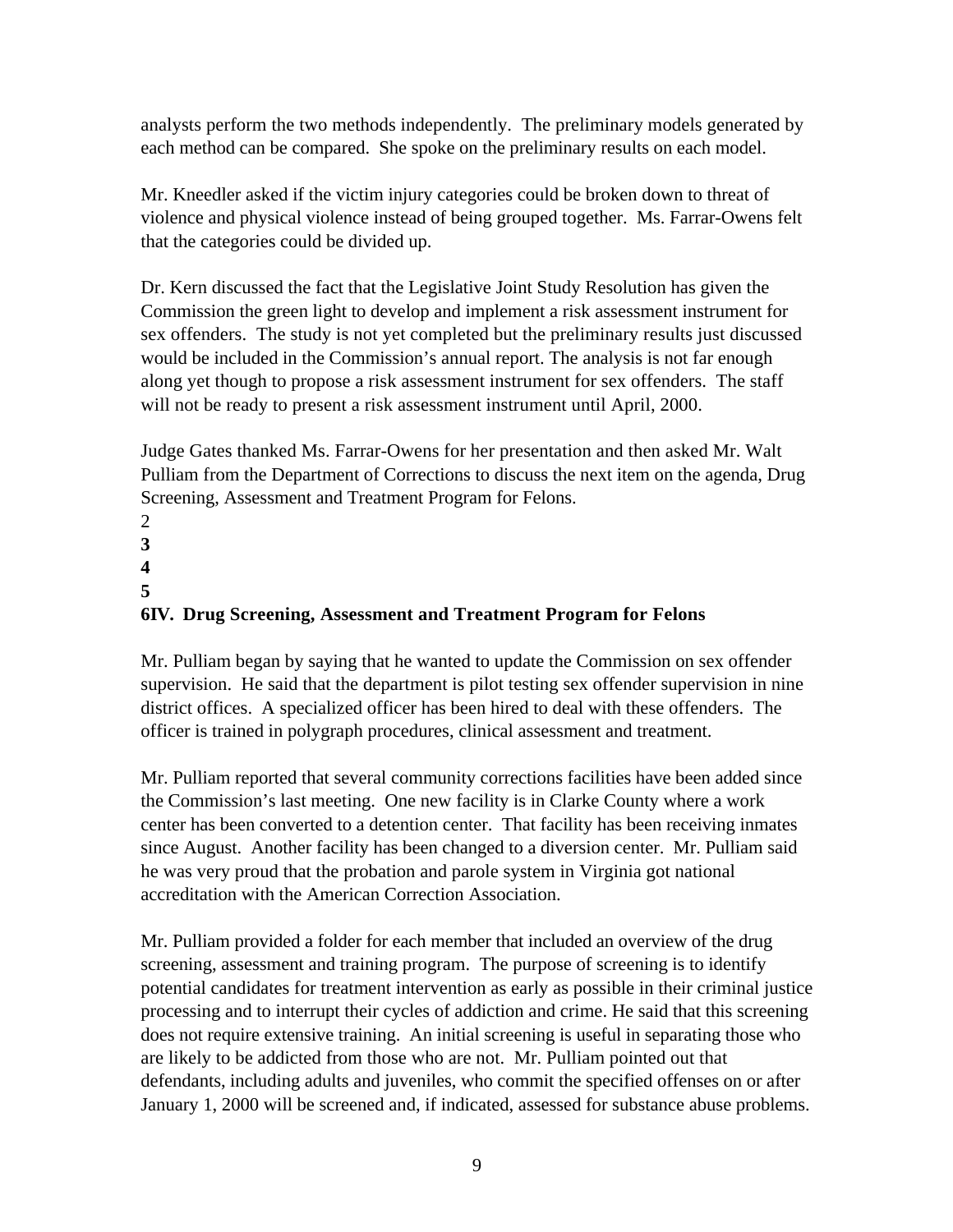Screening will occur prior to sentencing in all applicable felony cases. He presented a copy of the screening instrument to the members of the Commission. The screening instrument is a preliminary evaluation that attempts to measure whether critical features of a target problem (drug or alcohol abuse) are present. This is a major undertaking for the Department of Corrections. He said that all the details are still being worked out within the Department.

Judge thanked Mr. Pulliam for his presentation. He then next asked Dr. Kern to cover the next item on the agenda, 1999 Annual Report Draft.

# **V. 1999 Annual Report Draft**

Drafts of the two largest chapters are completed and in the member's folders. Dr. Kern gave the Commission a quick overview of two chapters of the annual report. He said these chapters are drafts and the final report of the Commission is due on December 1, 1999. He asked the members to review these chapters and give him feedback at their earliest convenience. The staff will also send the members the additional chapters in the next week. Dr. Kern stressed that the feedback from the members should completed by the end of November.

Dr. Kern then focused on the impact chapter of the annual report. He said this chapter includes the impact on the percentage of sentences served by felons, incarceration periods served by violent offenders, alternative punishment options, and recidivism by inmates released from prison.

Judge Gates then asked Dr. Kern to cover the final item on the agenda, Miscellaneous Items.

7

# **8VI. Miscellaneous Items**

Dr. Kern first asked the Commission to discuss a data request from Ms. Monahan, a staff member of the Gender Bias Task Force chaired by Justice Lacy. Judge Gates said he would really like to cooperate if the staff has the ability and time to furnish the request. Dr. Kern distributed a written request from the Gender Bias Task Force about the analysis they would like completed. He commented that the Task Force had scaled back their original proposal. Dr. Kern said that the revised analysis request was very manageable and would not involve a large amount of staff time. The Gender Bias Task Force would like the staff to analyze sentencing guidelines compliance data focusing on Fiscal Year 1999 for four offenses (prescription fraud, possession with intent to distribute a Schedule I/II drug, issuing bad checks \$200 or more, and unlawful wounding). The staff could complete this analysis contingent upon the Commission's approval.